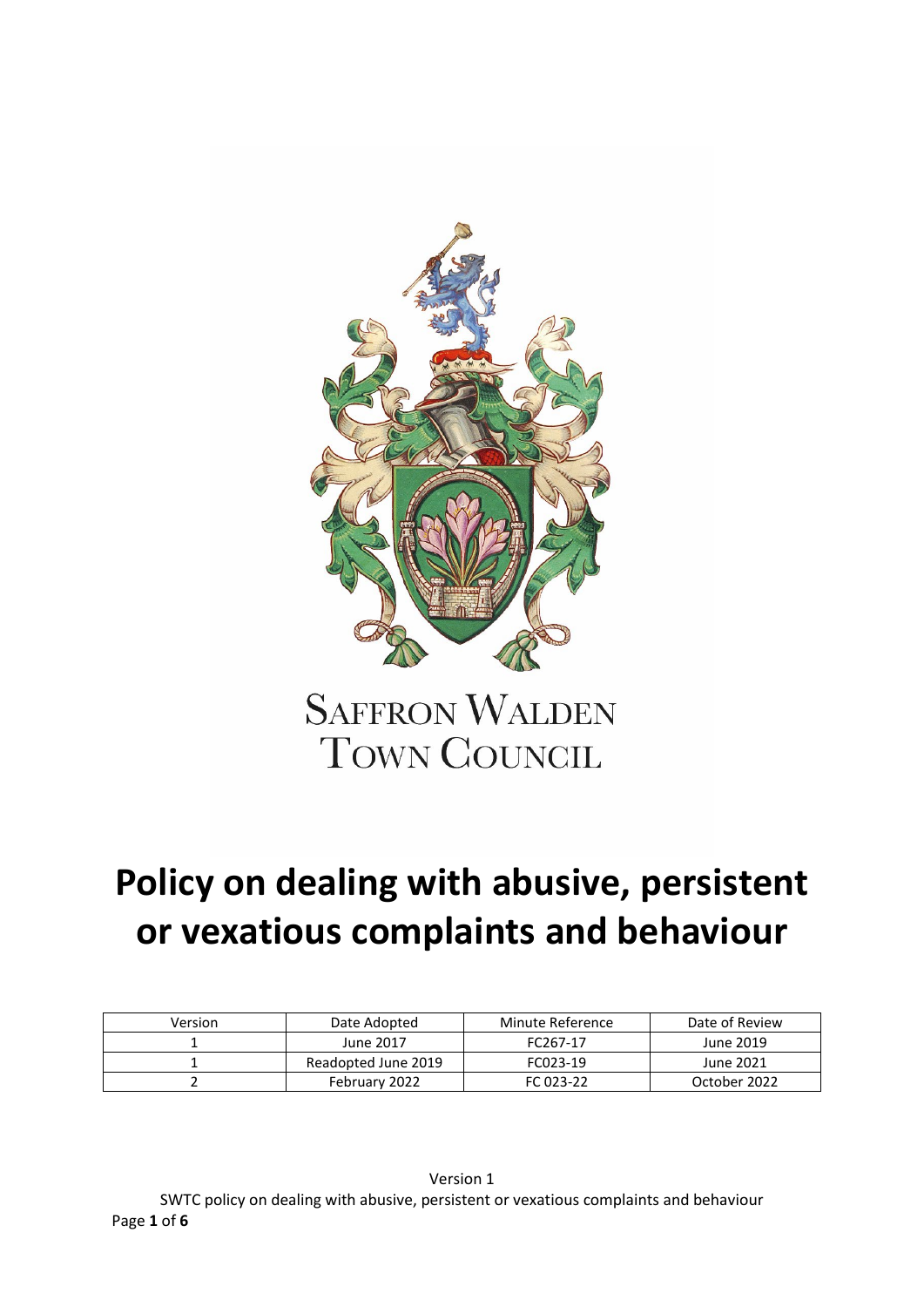## **1. Introduction**

- 1.1 Dealing with a complaint is a straightforward process but in a minority of cases, people pursue their complaints in a way which can either impede the investigation of their complaint or can have significant resource issues for the council. This can happen either while their complaint is being investigated, or once the council has finished dealing with the complaint.
- 1.2 We are committed to dealing with all complaints equitably, comprehensively, and in a timely manner.
- 1.3 We will not normally limit the contact which complainants have with council staff or offices.
- 1.4 We do not expect staff to tolerate unacceptable behaviour by complainants, or any customer. Unacceptable behaviour includes behaviour which is abusive, offensive or threatening and may include
	- Using abusive or foul language on the telephone, face to face or via online social media
	- Any form of intimidating or threatening behaviour
	- Sending multiple emails
	- Leaving multiple voicemails
- 1.5 We will take action to protect staff from such behaviour. If a complainant behaves in a way that is unreasonably persistent or vexatious, we will follow this policy.
- 1.6 Raising legitimate queries or criticisms of a complaints procedure as it progresses, for example if agreed timescales are not met, should not in itself lead to the complaint being regarded as vexatious.
- 1.7 Similarly, the fact that a complainant is unhappy with the outcome of a complaint and seeks to challenge it once, or more than once, should not necessarily cause him or her to be labelled unreasonably persistent.

## **2. Aim of this policy**

- 2.1 The aim of this policy is to contribute to our overall aim of dealing with all complaints in ways which are demonstrably consistent, fair and reasonable.
- 2.2 It sets out how we will decide which complaints will be treated as vexatious or unreasonably persistent, and what we will do in those circumstances. The policy is for the information of staff and customers.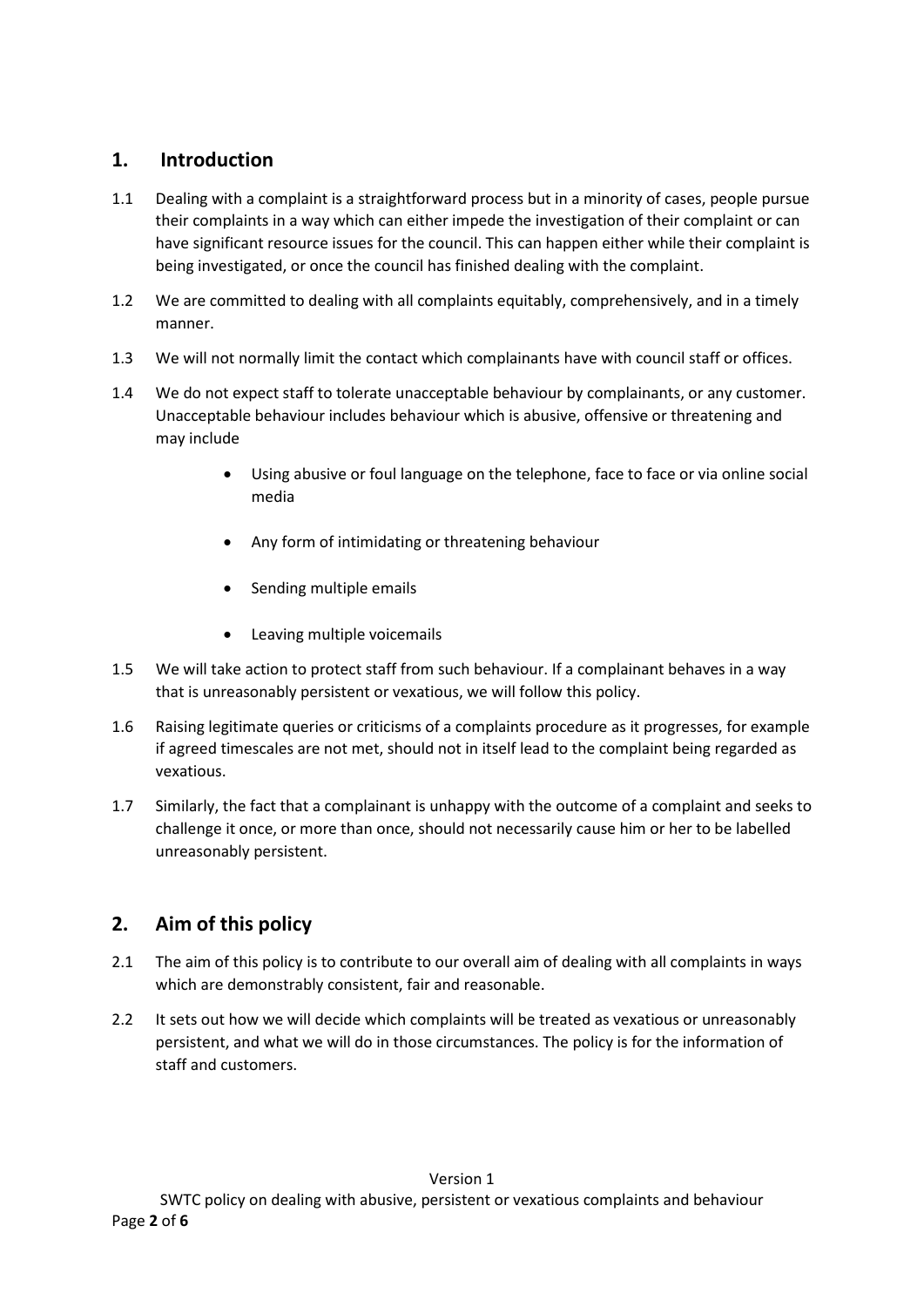## **3. Definitions**

- 3.1 We have adopted the Local Government Ombudsman's (LGO) definition of *"unreasonable complainant behaviour***"** and *"unreasonable persistent complaints"*
- 3.2 We define unreasonably persistent and vexatious complaints as those which, because of the frequency or nature of the complainant's contacts with the council, hinder our consideration of their or other peoples' complaints. The description "unreasonably persistent" and "vexatious" may apply separately or jointly to a particular complaint.
- 3.3 Examples include the way or frequency that complainants raise their complaint with staff, or how complainants respond when informed of our decision about the complaint.
- 3.4 Features of an unreasonably persistent and/or vexatious complaint include the following (the list is not exhaustive, nor does one single feature on its own necessarily imply that the complaint and the person making it will be considered as being in this category):

## **An unreasonably persistent and/or vexatious complaint may be one where:**

- there are insufficient or no grounds for the complaint and it is made only to annoy (or for reasons that the complainant does not admit or make obvious)
- there are no specified grounds for the complaint despite offers of assistance
- the complainant refuses to co-operate with the complaints investigation process while still wishing their complaint to be resolved
- the complaint is about issues not within the power of the council to investigate, change or influence (examples could be a complaint about a private car park, or something that is the responsibility of another organisation) and where the complainant refuses to accept this
- the complainant insists on the complaint being dealt with in ways which are incompatible with the complaints procedure or with good practice (insisting, for instance, that there must not be any written record of the complaint or insisting the complaint is only dealt with by the Town Mayor or Clerk)
- there appears to be groundless complaints about the staff dealing with the complaints, and an attempt to have them dismissed or replaced
- there is an unreasonable number of contacts with us, by any means, in relation to a specific complaint or complaints
- there are persistent and unreasonable demands or expectations of staff and/or the complaints process after the unreasonableness has been explained to the complainant (an example of this could be a complainant who insists on immediate responses to numerous, frequent and/or complex letters, faxes, telephone calls or emails)

### Version 1

SWTC policy on dealing with abusive, persistent or vexatious complaints and behaviour Page **3** of **6**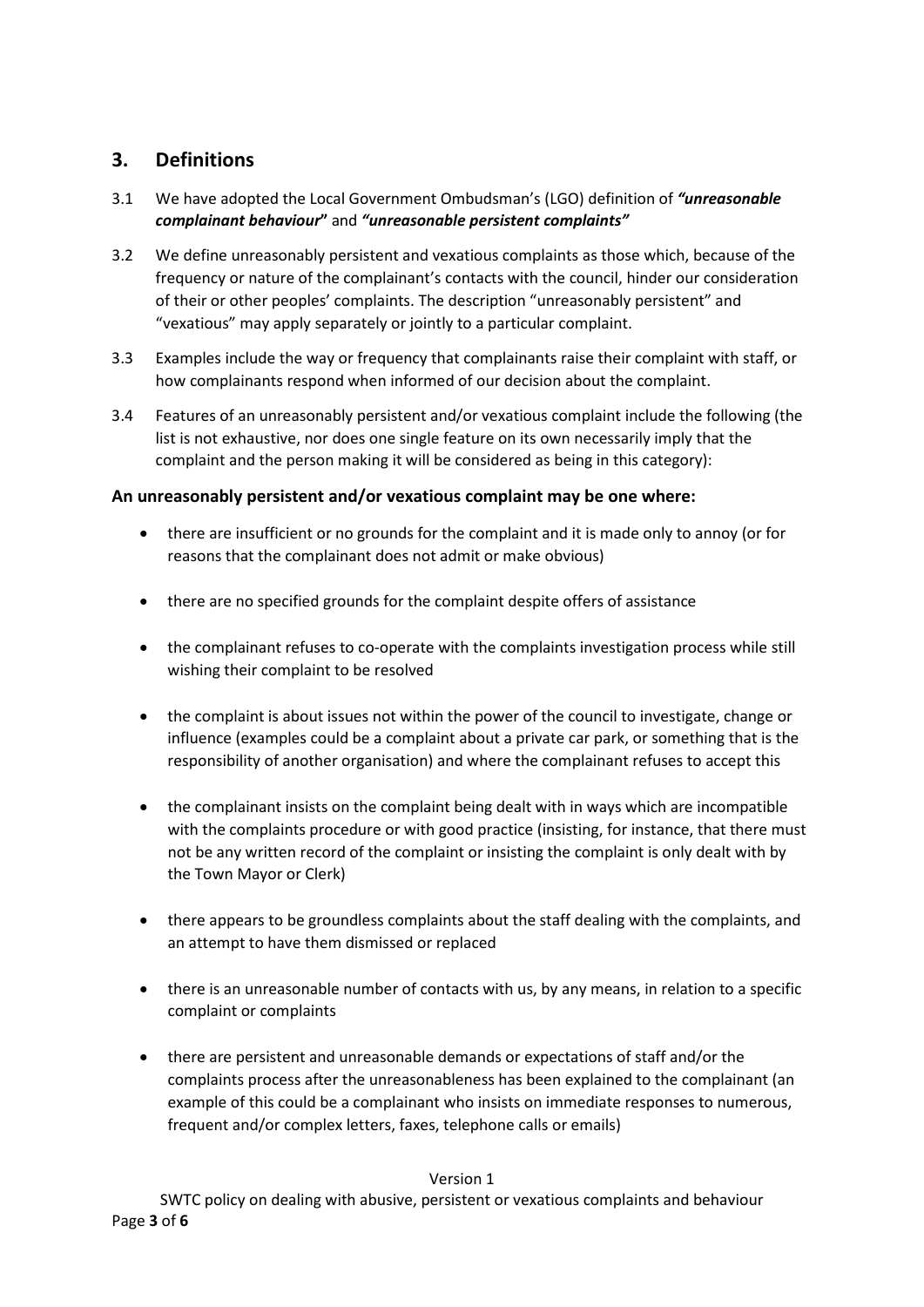- attempts to harass, verbally abuse or otherwise seek to intimidate staff dealing with their complaint by use of foul or inappropriate language or by the use of offensive or discriminatory language
- subsidiary or new issues are raised whilst a complaint is being addressed that were not part of the complaint at the start of the complaint process
- trivial or irrelevant new information is introduced whilst the complaint is being investigated and an expectation that this to be taken into account and commented on
- there is a change to the substance or basis of the complaint without reasonable justification whilst the complaint is being addressed
- the complainant denies statements he or she made at an earlier stage in the complaint process
- the complainant electronically records meetings and conversations without the prior knowledge and consent of the other person involved
- the complaint is the subject of an excessively "scattergun" approach; for instance, the complaint is not only submitted to the council, but at the same time to a Member of Parliament, other councils, elected councillors of this and other councils, the council's independent auditor, the Monitoring Officer or Standards Committee, the police, solicitors, and/or the Local Government Ombudsman
- the complainant refuses to accept the outcome of the complaint process after its conclusion, repeatedly arguing the point, complaining about the outcome, and/or denying that an adequate response has been given
- the same complaint is made repeatedly, perhaps with minor differences, after the complaints procedure has been concluded and where the complainant insists that the minor differences make these 'new' complaints which should be put through the full complaints procedure
- the complaint is submitted and persistently pursued through different council departments at the same time
- the complaint remains "active" through the complainant persisting in seeking an outcome which we have explained is unrealistic for legal, policy or other valid reasons
- documented evidence is not accepted as factual by the complainant
- the complaint relates to an issue based on a historic and irreversible decision or incident
- the complaint combines some or all of these features

#### Version 1

SWTC policy on dealing with abusive, persistent or vexatious complaints and behaviour Page **4** of **6**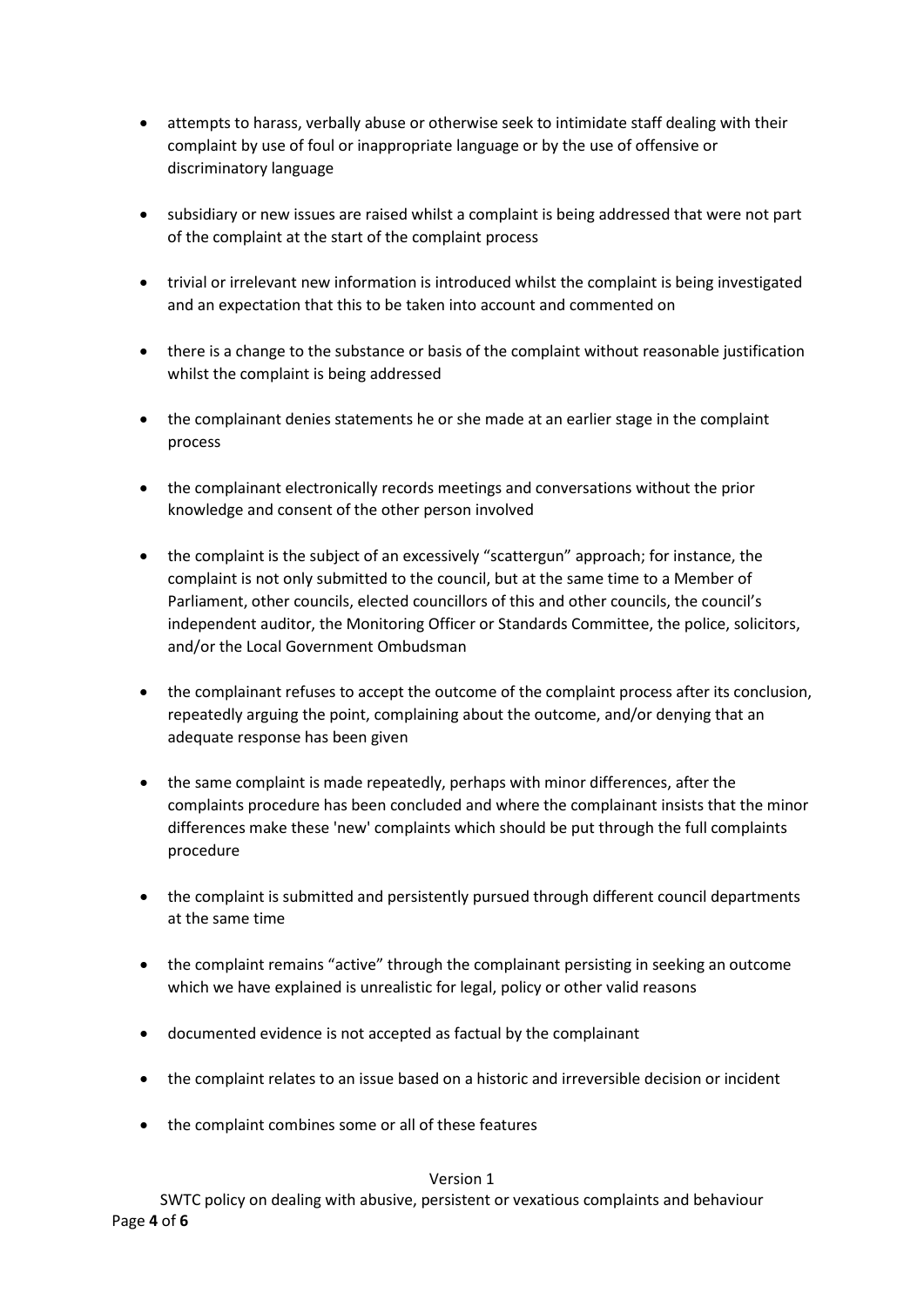## **4. Imposing restrictions**

- 4.1 We will ensure that the complaint is being, or has been, investigated properly according to the corporate complaints procedure.
- 4.2 In the first instance the manager investigating the complaint will consult with the Town Clerk or other relevant Senior Officer prior to issuing a warning to the complainant. The manager will contact the complainant either by phone, in writing or by email to explain why this behaviour is causing concern and ask them to change this behaviour. The Town Council employee will explain the actions that the council may take if the behaviour does not change.
- 4.3 If the disruptive behaviour continues, the Town Clerk will issue a letter or email to the complainant advising them that the way in which they will be allowed to contact the council in future will be restricted. The Town Clerk will inform the complainant in writing of what procedures have been put in place and for what period, either in this letter or a subsequent letter. The Town Clerk can consult with any other Town Council employee or  $3^{rd}$  party (for example, but not limited to, the Essex or National Association of Local Councils) if they so wish.
- 4.4 Any restriction that is imposed on the complainant's contact with the council will be appropriate and proportionate and the complainant will be advised of the period of time the restriction will be in place for. In most cases restrictions will apply for between three and six months but in exceptional cases may be extended. In such cases the restrictions would be reviewed on a quarterly basis.
- 4.5 Restrictions will be tailored to deal with the individual circumstances of the complainant and may include:
	- Banning the complainant from making contact by telephone except through a third party e.g., solicitor/councillor/friend acting on their behalf
	- Banning the complainant from sending emails to individual and/or all council officers and insisting they only correspond by letter
	- Banning the complainant from accessing any council building except by appointment
	- Requiring contact to take place with one named member of staff only
	- Restricting telephone calls to specified days / times / duration
	- Requiring any personal contact to take place in the presence of an appropriate witness
	- Letting the complainant know that the council will not reply to or acknowledge any further contact from them on the specific topic of that complaint (in this case, a designated member of staff should be identified who will read future correspondence)
	- Informing the complainant that any further complaints from him or her will only be considered if the Town Clerk agrees that it warrants investigation

#### Version 1

SWTC policy on dealing with abusive, persistent or vexatious complaints and behaviour Page **5** of **6**